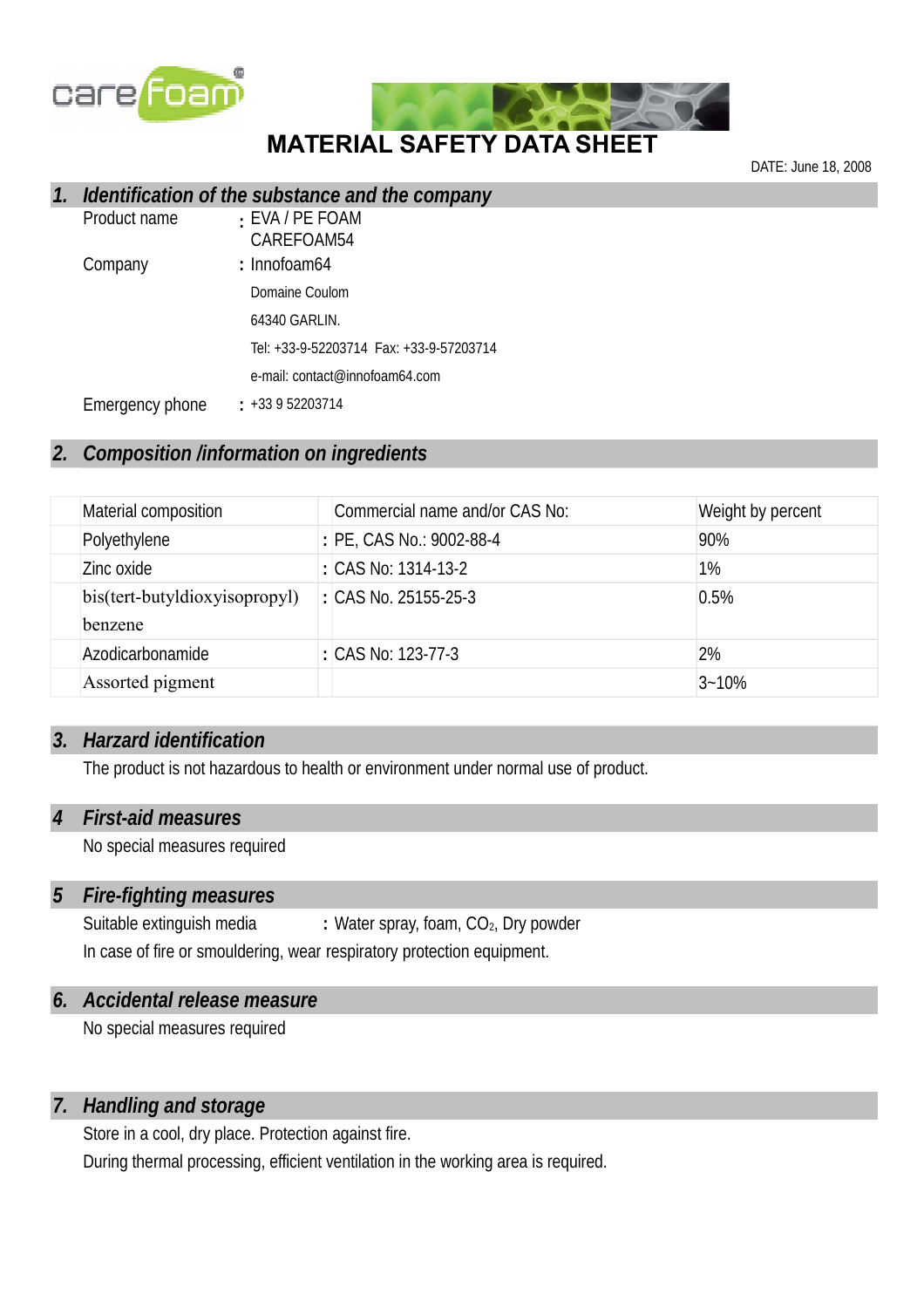

# **MATERIAL SAFETY DATA SHEET**

DATE: June 18, 2008

| 8. | <b>Exposure controls/personal protection</b> |                                                                                      |  |  |  |
|----|----------------------------------------------|--------------------------------------------------------------------------------------|--|--|--|
|    | Engineering control                          | : The use of local exhaust ventilation is recommended.                               |  |  |  |
|    | Personal protection equipment                |                                                                                      |  |  |  |
|    | Skin and body protection                     | : Gloves and protective clothing such as long sleeves or lab coat is<br>recommended. |  |  |  |
|    | Eye protection                               | : Safety glasses are recommended to prevent eye contact.                             |  |  |  |
|    | Respiratory protection                       | : Use NIOSH-approved respiratory if unable to control airbone dust, fumes.           |  |  |  |
|    |                                              |                                                                                      |  |  |  |
| 9. | <b>Physical and chemical properties</b>      |                                                                                      |  |  |  |
|    | Appearance                                   | : Sheets or roll form                                                                |  |  |  |
|    | Colors                                       | : Assorted color                                                                     |  |  |  |
|    | Odor                                         | : Slight to negligible odor.                                                         |  |  |  |
|    | Melting temperature                          | : Not applicable                                                                     |  |  |  |
|    | Boiling temperature                          | : Not applicable                                                                     |  |  |  |
|    | Vapor pressure                               | : Not applicable                                                                     |  |  |  |
|    | <b>Viscosity</b>                             | : Not applicable                                                                     |  |  |  |
|    | Density                                      | : $0.14 - 0.19$ g/cm <sup>3</sup>                                                    |  |  |  |
|    | Solubility in water                          | : Unsolube in water                                                                  |  |  |  |
|    | PH value                                     | Not applicable                                                                       |  |  |  |
|    | Flash point                                  | Not applicable                                                                       |  |  |  |

# Ignition temperature **:** Not applicable

### *10 Stability and reactivity*

*.*

| Stability               | : Stable in ambient circumstance                                                      |
|-------------------------|---------------------------------------------------------------------------------------|
| Hazardous decomposition | $\therefore$ Fumes may occurred over 260 °C. May include carbon dioxide, acetic acid, |
| products                | carbon monoxide, oxide of nitrogen.                                                   |

# *11. Toxicological information*

| The product is not considered as dangerous |  |  |
|--------------------------------------------|--|--|
|                                            |  |  |

- Effect on the skin **:** No harzad likely
- Effect on the eyes **:** No harzad likely